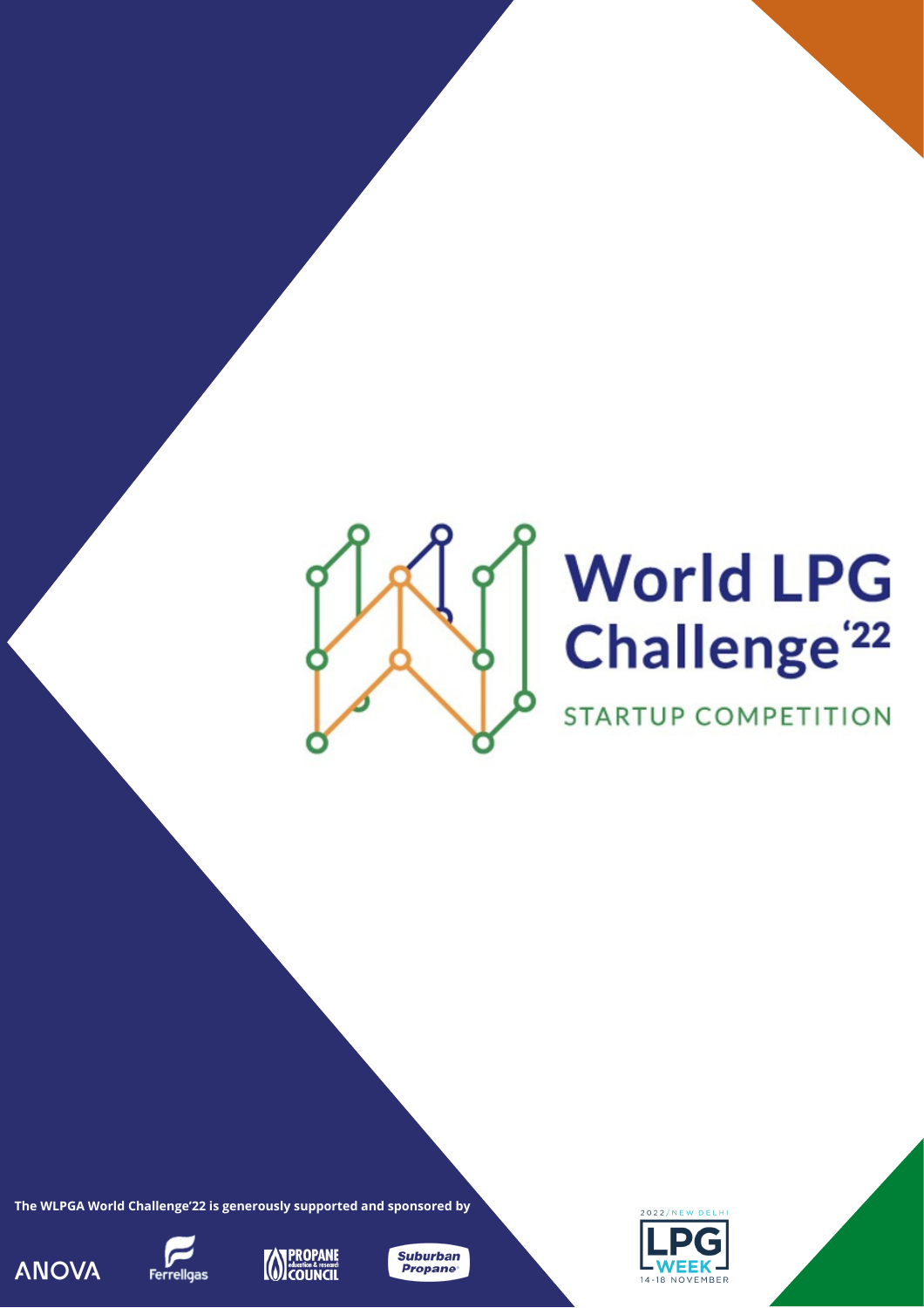





The World LPG Challenge'22 is a start-up competition launched by the World LPG Association (WLPGA) designed to seek fresh solutions to challenges facing the LPG industry.

Hosted during LPG Week 2022 (14th - 18th November) in New Delhi and sponsored by Anova, Ferrellgas, PERC and Suburban Propane, the World LPG Challenge'22 is a call to companies and start-ups to engage the Liquefied Petroleum Gas (LPG) industry, to solve a problem.

Sometimes these challenges will demand new thinking from people with fresh, smart minds who are working outside of the LPG industry. The World LPG Challenge'22 competition is targeting these people.

## **Topic: new opportunities to apply digital solutions to the LPG industry**

**The topic for Challenge '22 focuses on seeking new opportunities to apply digital solutions to the LPG industry to make it smarter and more modern by, for example:**

- Applying new techniques to keep the industry safe and sustainable
- Attracting young talent and encouraging the diverse recruitment of young people into the industry, especially women, through Human Resource (HR) technology
- Driving down the carbon intensity of the operations of the industry, both internally and where LPG is used
- Introducing new software tools to improve asset tracking, measurement, and security
- Making the industry more robust to the challenges of environmental, social and governance scrutiny
- Improving the industry's corporate social responsibility
- Creating a more attractive proposition for today's consumer

Opportunities for digitilisation in the LPG Industry is the World LPG Challenge topic for 2022. Provide examples to apply the latest digitilisation technology to make the LPG industry smarter.

The LPG industry is over 100 years old and arguably lagging other industries by years in the application of digitilisation. The topic for the WLPGA Challenge '22 start-up competition is to identify opportunities where digitilisation can be applied throughout the whole distribution channel of the LPG industry, from production centres through to the consumer, to make it smarter.

LPG is an exceptional energy providing a clean modern fuel for billions of people in both the developed and developing world. The main application for LPG is in the residential sector where it is used as a cooking fuel, displacing traditional dirty fuels such as wood and charcoal. But LPG has excellent engine fuel properties too and is a major contributor to reducing exhaust emissions from internal combustion engines, cleaning the skies over polluted urban towns and cities. The low carbon footprint of LPG creates exciting opportunities to contribute to the decarbonisation goals of industry and commerce with hundreds of other applications. We want to hear your innovative ideas to bring the LPG industry into the 21st Century; making it more attractive for young people to see the industry as a career path; positioning the industry as being responsible to the environment and society and taking advantage of both the current and future technology that is available.